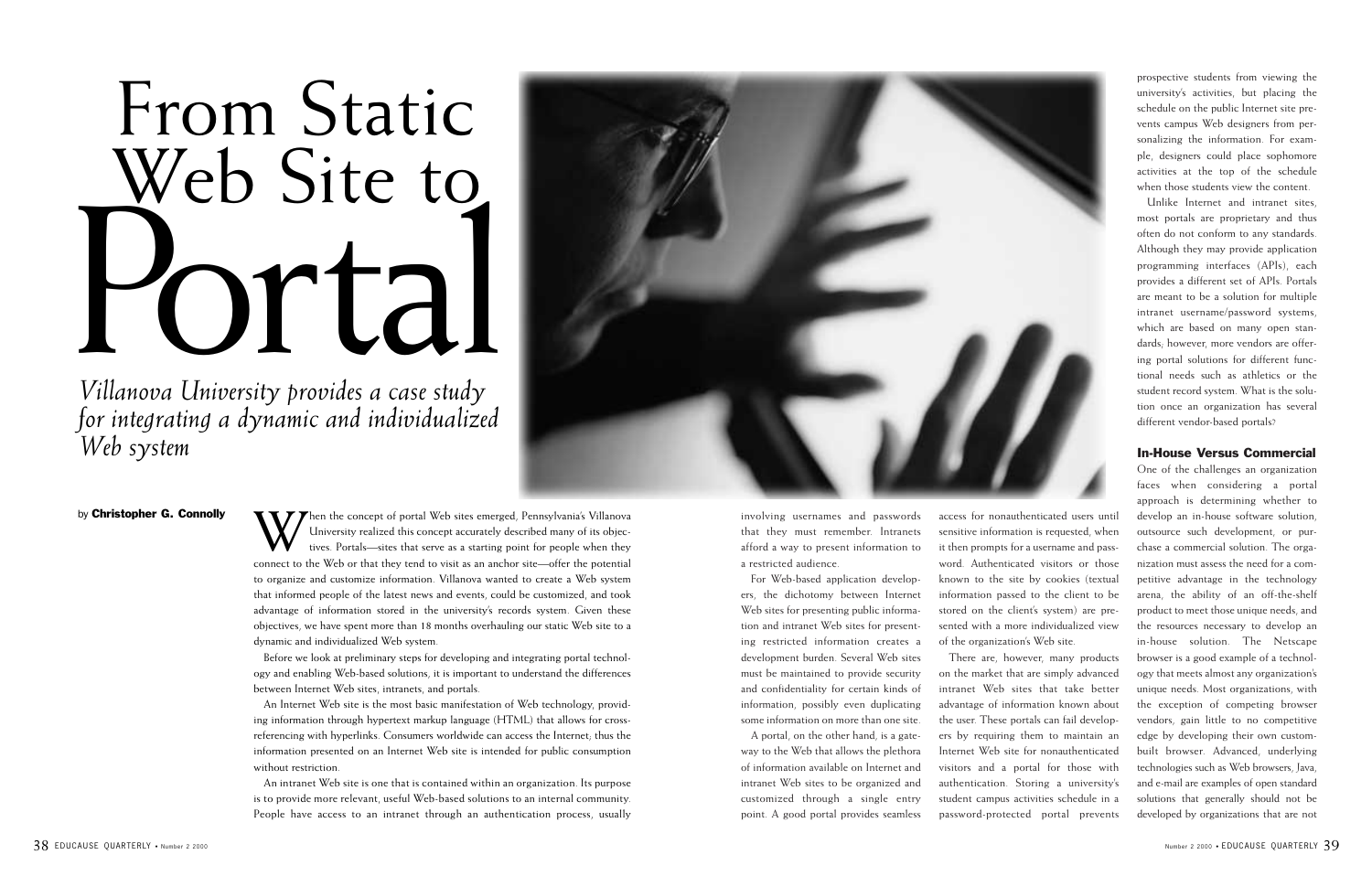tory of usernames and passwords. LDAP is an open-standard protocol that is compatible with many commercial and freeware products, which reduced development and integration costs. Sun Microsystems provides a Java Naming and Directory Interface for LDAP, supplying an open-standard programming interface for our username and password solution. Currently, Villanova's remote access server (Merrick Radius Server), Netscape proxy server, Apache Web server, Internet protocol (IP) registration system, Netscape Usenet News server, Netscape messaging server (email), Netscape calendar server, Microsoft FrontPage, and Novell servers are linked to the LDAP system. Most of these systems talk natively to LDAP, requiring no code development to integrate. Villanova plans to integrate its Windows NT/2000 environment into its centralized username and password system during the summer of 2000. Villanova required fewer than 12 months to build and integrate its centralized username and password system.

#### **CUSTOMER RECORD SYSTEM**

For a portal to communicate effectively and efficiently with students, faculty, staff, and alumni, it must know as much as possible about each individual. If a university operates different systems for payroll, students, and alumni, it becomes a difficult hurdle for a portal to overcome.

Villanova centralized its operations into a single database system. The university installed SCT's Banner system five years ago, and most departments are now integrated. The information technology (IT) department's helpdesk system, university card system, and telecommunications billing systems are examples of departments using databases that are not yet fully integrated into the central record system because the vendor did not offer the needed

functions. The helpdesk and university card systems have been linked with the LDAP system so information can be retrieved with minimal effort.

#### **CENTRALIZED INFORMATION**

Although a university may have a centralized customer records system, it is often too complicated to develop Web content from these data. A university's record system might have a customer's information stored in more than 20 different locations (called tables in database terms). Filtering through these tables when attempting to customize the look and feel of a Web page can be time consuming both to develop and execute. In addition, it is likely that the

portal will need to store and manipulate its own information that the records system may not be able to handle.

There are two key issues to consider when compiling information into a central repository system: what information needs to be warehoused (meaning a compact and easily accessible formatted version of the customers' information) and how that information is kept up to date. For example, if the portal organizes information based on the student's major, then it is important that the system be made aware of students who have changed their major. A repository may also be necessary if the centralized records system must be brought down once a day for backups or once a semester for upgrades. Most customers

want their Web sites to be up 24 hours a day, seven days a week, so it is important that the portal can access its information 24/7. Repositories may be stored in simple database tables, a directory server such as Novell directory services or LDAP, or object-oriented databases.

Villanova chose LDAP as its central repository for relevant customer information. College, major, class year, permanent address, campus address, phone number, department, and university card photo are just a few examples of the information stored in the LDAP server. LDAP is updated from information in the university records system in one of two ways: via a nightly synchronization process or a database event listener. The nightly synchronization process checks each LDAP account's information against what is stored in the university records system and updates as necessary. The database event listener checks relevant tables in the records system, such as the address table, and triggers an event when a change occurs. The triggered event is then processed and the information is checked against LDAP. This process provides real-time updating while the nightly synchronization process catches any changes missed during the day or as a result of downtime.

#### **APIS AND DOCUMENTATION**

Commercial portals or those developed in-house should provide an application program interface (API) and documentation for the information in its storage facility. The API allows a university to customize and tailor the information to its needs. In addition, a properly constructed, object-oriented API can provide a robust and resilient interface. For example, accessing a database table requires a raw structured query language (SQL) statement that is not very resilient to future upgrades and modifications. An API with simple "getters" and "setters," such as a getUserID

specialized in these technologies. However, Java servlets (Web applications that run on a server) and active server pages are programming interfaces developed to allow organizations to create custom applications. Writing a Java servlet that displays the photographs of the students enrolled in a course by bringing together information from vendor A's student record system and vendor B's picture ID card system is a good example of an inhouse application.

Are portals an advanced, underlying technology such as e-mail or an applied one based on existing technologies? The answer is that today's portals are an applied technology application based on existing technologies. Currently, most portals are simply several underlying technologies packaged together that are fairly simple to develop. The organization must assess its situation to determine whether to develop a portal that will provide a competitive edge or whether to purchase a commercial solution that will allow it to focus on other issues.

A number of commercial portals geared towards the higher education industry have incredibly low prices because the companies offering these products realize that university students represent a lucrative demographic. A vendor sells its product to a university at a low cost by displaying advertisements on the portal pages. Each university will need to assess carefully whether to use a low-cost addriven portal, a higher-cost non-ad-

driven portal, or a portal developed inhouse.

#### Steps for Integration

Once an organization decides whether to develop in-house or purchase a commercial portal, the following steps must be completed. Some of these steps come with a commercial product. For each step listed, I've described how Villanova approached and resolved that issue.

#### **USERNAMES AND PASSWORDS**

A system of centralized usernames and passwords is key. There is little point in providing Web tools if people do not know their usernames and passwords.

Villanova chose Netscape's directory or Lightweight Directory Access Protocol (LDAP) server for its central reposi-

*Universities will need to assess whether to use a lowcost ad-driven portal, a higher-cost non-ad-driven portal, or a portal developed in-house.*

**API—**Application Program Interface; the way in which software communicates with other software

**ASP—**Active Server Pages; Microsoft's Web server-scripting language that provides dynamic content

**Cookies—**Textual information passed to the client to be stored on the client's system. Cookies allow Web servers to identify clients.

**HTML—**Hypertext Markup Language; a formatting language that allows programmers to communicate with Web servers and browsers

**Java—**A high-level, object-oriented programming language developed by Sun Microsystems

**Java servlet—**A Web server application, usually intended to provide dynamic content, that is written in Java and conforms to Sun Microsystems' specifications

**Java taglet—**An HTML tag that can be placed in a Web page to access a Java Servlet before being served to the client



**JavaScript—**A scripting language developed by Netscape based on Java that can be embedded in Web pages to add dynamic functions to the page

**LDAP—**Lightweight Directory Access Protocol; Netscape's strategic directory protocol. It defines a simple mechanism for Internet clients to query and manage a database. LDAP is compatible with many commercial and freeware products.

**Object-oriented—**A style of design in which systems and information are viewed as objects that interact with each other

**SQL—**Structured Query Language; the international standard language for defining and accessing relational databases.

**Tags—**Short commands that are the "words" of the HTML programming language